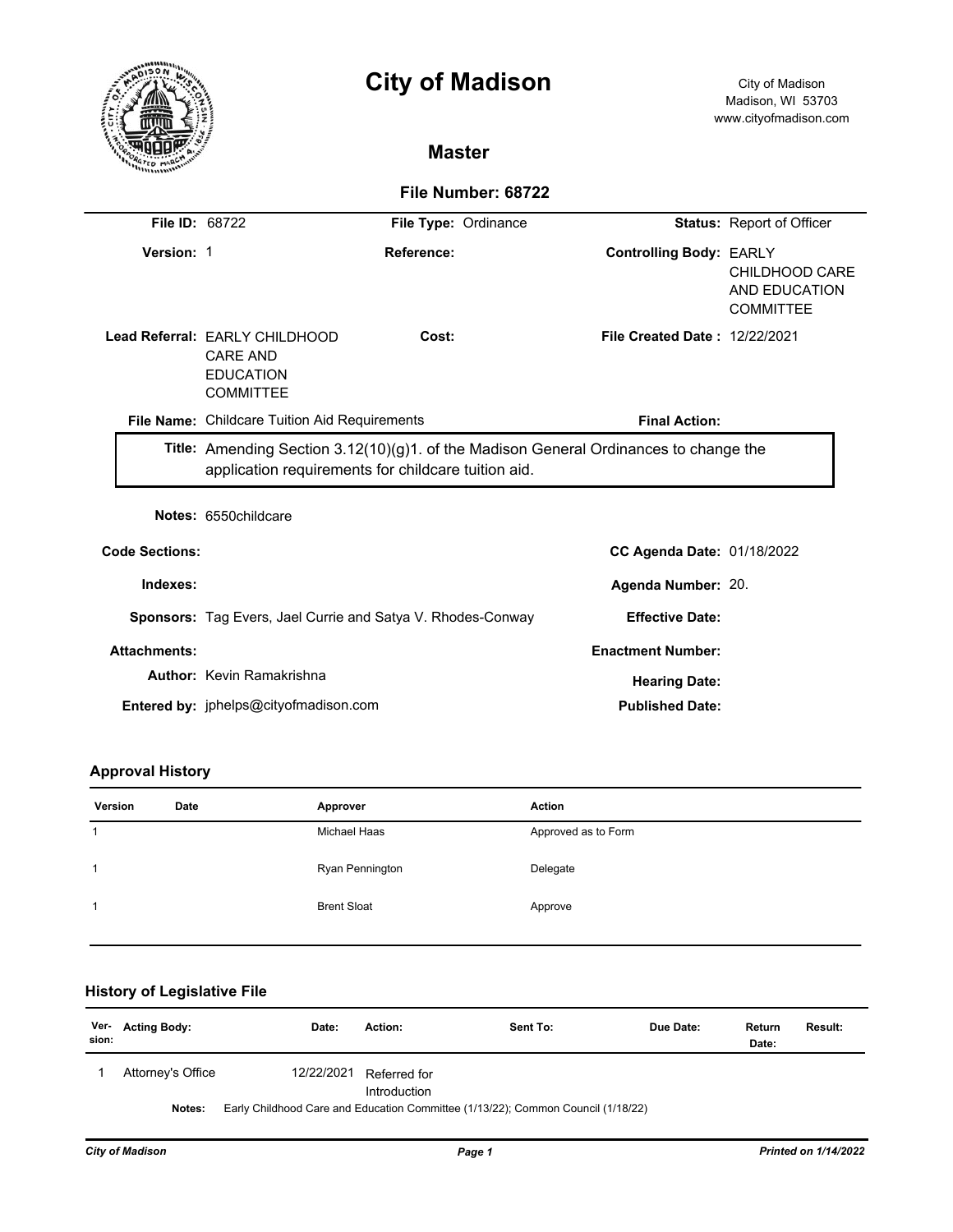|   | <b>COMMON COUNCIL</b>                                     | 01/04/2022 Refer | EARLY<br><b>CHILDHOOD</b><br><b>CARE AND</b><br><b>EDUCATION</b><br><b>COMMITTEE</b> | Pass |
|---|-----------------------------------------------------------|------------------|--------------------------------------------------------------------------------------|------|
|   | Notes:                                                    |                  |                                                                                      |      |
| 1 | EARLY CHILDHOOD<br>CARE AND EDUCATION<br><b>COMMITTEE</b> | 01/13/2022       |                                                                                      |      |
|   | <b>COMMON COUNCIL</b>                                     | 01/18/2022       |                                                                                      |      |

#### **Text of Legislative File 68722**

### **Fiscal Note**

No additional City appropriation required. Any increase in demand for Childcare Tuition Aid beyond what is included in the 2022 adopted operating budget may require a budget amendment, subject to Common Council approval.

### **Title**

Amending Section 3.12(10)(g)1. of the Madison General Ordinances to change the application requirements for childcare tuition aid.

## **Body**

DRAFTER'S ANALYSIS: This ordinance amendment eliminates two application requirements: ineligibility in Wisconsin Shares, and income criteria. As child care costs rise, and even as funding from Wisconsin Shares increases, parents are unable to pay the costs for accredited child care, resulting in children being moved to different facilities. The City has an interest in maintaining continuity of care, and, therefore, eliminating the requirement that an applicant be ineligible for Wisconsin Shares will provide additional aid for parents, and greater childcare continuity.

The income criteria is being eliminated as a part of the Madison Forward Fund initiative. The City believes that applicants to Tuition Aid program may receive payments through the Madison Forward Fund, and, therefore, become ineligible for aid. Such an outcome would have a negative impact on the Madison Forward Fund initiative, and those participating in it.

#### \*\*\*\*\*\*\*\*\*\*\*\*\*\*\*\*\*\*\*\*\*\*\*\*\*\*\*\*\*\*\*\*\*\*\*\*\*\*\*\*\*\*\*\*\*\*\*\*\*\*\*\*\*\*\*\*\*\*\*\*\*\*\*\*\*\*\*\*\*\*\*\*\*\*\*\*\*\*\*\*\*\*\*

The Common Council of the City of Madison do hereby ordain as follows:

1. Paragraph 1. Entitled "Standard Tuition Aid" of Subdivision (g) entitled "Tuition Aid" of Subsection (10) entitled "Child Care Program" of Section 3.12, entitled "Department of Planning and Community and Economic Development" is amended as follows:

## "1. Standard Tuition Aid.

- a. The applicant must be the parent of the child for whom the tuition aid is sought;
- b. The child for whom tuition aid is sought must be of child care age, between 0 and the completion of elementary fifth (5th) grade or its equivalent;
- c. The parent(s), legal guardian(s), or custodian(s) and all other resident household adults able to care for the child, and with whom the child resides, must be unable to provide care and supervision because of employment, training or a combination thereof.
	- i. For the purpose of this provision, "employment" includes only paid employment totaling an average of at least twenty (20) hours per week.
	- ii. For the purpose of this provision, "training" includes attendance in a course of study leading to a high school diploma or its equivalent, an accredited